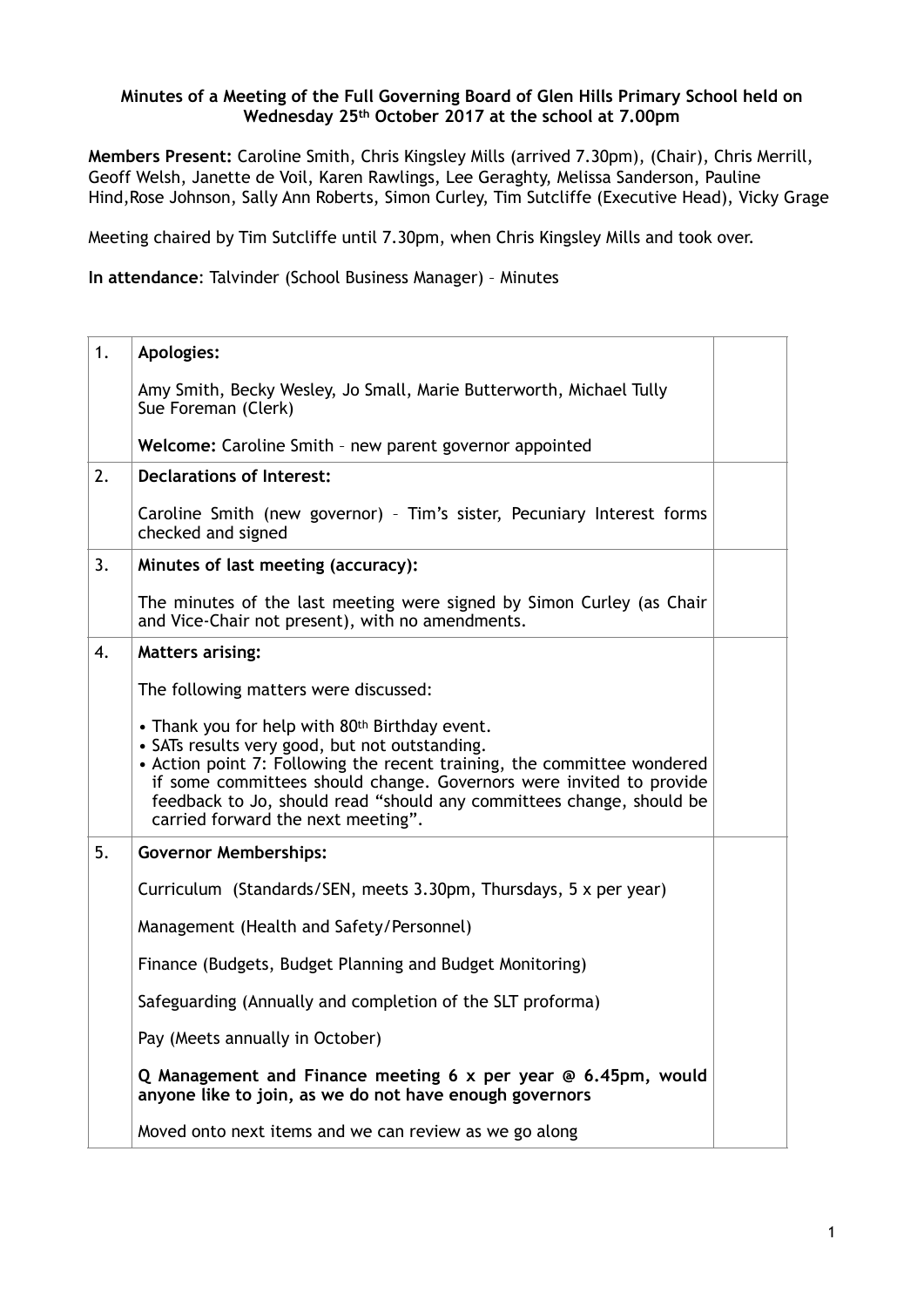| 6.  | Agreement of terms of office:                                                                                                                                  |           |
|-----|----------------------------------------------------------------------------------------------------------------------------------------------------------------|-----------|
|     | Parent governor vacancies advertised and 1 nomination - Caroline Smith,<br>who has been appointed as parent governor.                                          |           |
|     | Marie Butterworth - reappointed as at 25th Oct 17                                                                                                              |           |
|     | Vicky Grage - reappointed as at 25th Oct 17                                                                                                                    |           |
|     | All on 4 years terms of office.                                                                                                                                |           |
| 7.  | <b>Election of Chair:</b>                                                                                                                                      |           |
|     | Jo Small (Chair)                                                                                                                                               |           |
|     | Christine Kingsley Mills (Vice Chair)                                                                                                                          |           |
| 8.  | <b>Election of Committee Chairs:</b>                                                                                                                           |           |
|     | Management - Agree at next meeting on 20th November 2017                                                                                                       |           |
|     | Finance and Personnel - Simon Curley                                                                                                                           |           |
|     | Curriculum - Chris Kingsley Mills                                                                                                                              |           |
|     | Safeguarding - Jo Small                                                                                                                                        |           |
|     | Pay - Lee Geraghty                                                                                                                                             |           |
| 9.  | <b>Committee Memberships:</b>                                                                                                                                  | <b>SF</b> |
|     | Finance and Personnel - Add Caroline Smith and Vicky Grage and remove<br>Danny Nutbrown (left).                                                                |           |
|     | Management - Add Caroline Smith and Vicky Grage and remove Danny<br>Nutbrown (left).                                                                           |           |
|     | Curriculum - No change                                                                                                                                         |           |
|     | Pay - Remove Jo Small                                                                                                                                          |           |
|     | Safeguarding - No change                                                                                                                                       |           |
|     | Update George Robertson to update the Distribution Lists, once finalised.                                                                                      | TT        |
| 10. | <b>Appointment of Governor Roles:</b>                                                                                                                          |           |
|     | Training and development - Jo Small and Sue Foreman                                                                                                            |           |
|     | Any others - n/a                                                                                                                                               |           |
| 11. | <b>Governors Code of Conduct:</b>                                                                                                                              |           |
|     | SLT is adapting the adapting the Governors Code of Conduct that fits all<br>school Governors and Trustees, once it has been finalised it will be<br>published. |           |
| 12  | <b>Questions from Head Teachers Report:</b>                                                                                                                    |           |
|     | Tim presented his report and the following questions were asked:                                                                                               |           |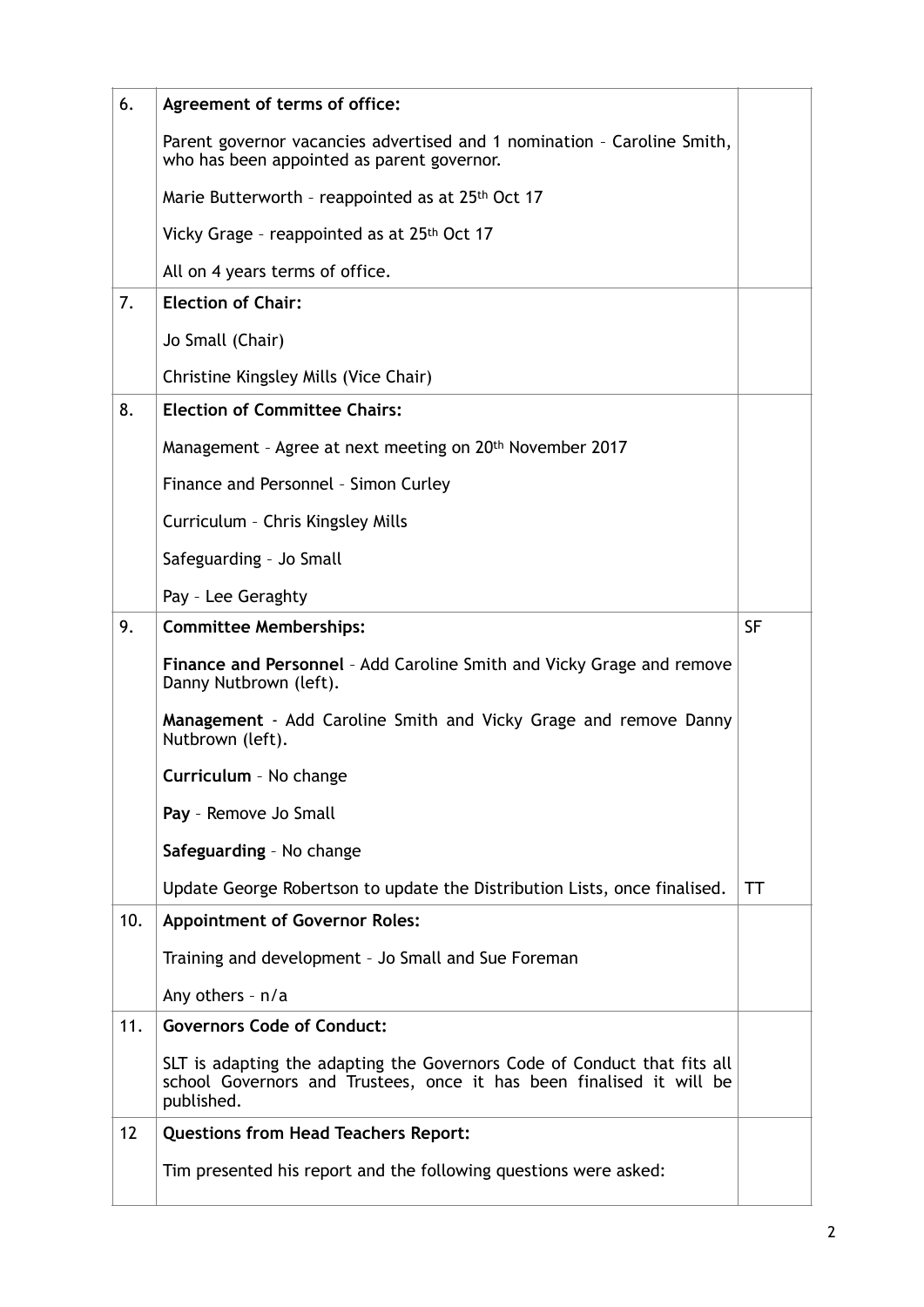| <b>Questions from Head Teachers Report cont</b>                                                                                                                                                                                                                                                                                                                                                                       |
|-----------------------------------------------------------------------------------------------------------------------------------------------------------------------------------------------------------------------------------------------------------------------------------------------------------------------------------------------------------------------------------------------------------------------|
| Q How is reading is assessed?                                                                                                                                                                                                                                                                                                                                                                                         |
| It's based upon speed comprehension, reading on assessment on grounds<br>of a tests.                                                                                                                                                                                                                                                                                                                                  |
| Q Do we work with parents to get them to listen to their children?                                                                                                                                                                                                                                                                                                                                                    |
| Yes we do, 90% of Foundation Stage parents read to their children and<br>then it starts to drop off as year groups progress. Significant push on<br>older pupils continuing to be heard to read regularly at home.                                                                                                                                                                                                    |
| Q It's important to engage parents and grandparents, as to why it's<br>important to read to children and encourage them to do so.                                                                                                                                                                                                                                                                                     |
| Historically, we get a poor parental response, we could look at what we<br>are doing at Fairfield, Reading Café, we do send out a lot of information<br>and evidence to suggest that children who are read too get better results<br>in GCSE's, reading is a key area and we have an action plan. We are<br>appointing a Reading LSA - 3 days per week at Glen Hills and BW is<br>leading and all staff are on board. |
| Q How do these results compare to last year?                                                                                                                                                                                                                                                                                                                                                                          |
| Reading 72%, Writing 85%, P & S 85%, Maths 79%, reading surprised us and<br>these tests seem to be about speed reading and doesn't affect ability,<br>similar to graduate tests.                                                                                                                                                                                                                                      |
| Curriculum Committee - maths monitoring visits, the visits went very well<br>and thanked staff and pupils for all the hard work. Thank you to Rose and<br>Karen, for the visit and distributing the feedback so quickly.                                                                                                                                                                                              |
| Q Did you mean Sept 2016 or since Sept 2016 for lesson observation<br>feedback to governors?                                                                                                                                                                                                                                                                                                                          |
| It should say since Sept 2016.                                                                                                                                                                                                                                                                                                                                                                                        |
| Q How may lessons have been observed?                                                                                                                                                                                                                                                                                                                                                                                 |
| We've undertaken c75/80, some teachers have been observed<br>individually, others jointly between TS/BW and SMT have also been<br>involved AS, JdV and SW.                                                                                                                                                                                                                                                            |
| Q Do staff get notice like OFSTED?                                                                                                                                                                                                                                                                                                                                                                                    |
| Yes we give notice, but we undertake work scrutiny, books and give<br>ratings, and we also learn a lot from learning walks, we have discussions<br>with the LSA and identify areas to address.                                                                                                                                                                                                                        |
| Q Are there more children on the Autism Spectrum, are they<br>identified earlier and are we getting a reputation for managing these<br>children.                                                                                                                                                                                                                                                                      |
| There are fewer special schools, which means these children attend<br>mainstream schools, it's great to be recognised, but it does present<br>schools with different challenges.                                                                                                                                                                                                                                      |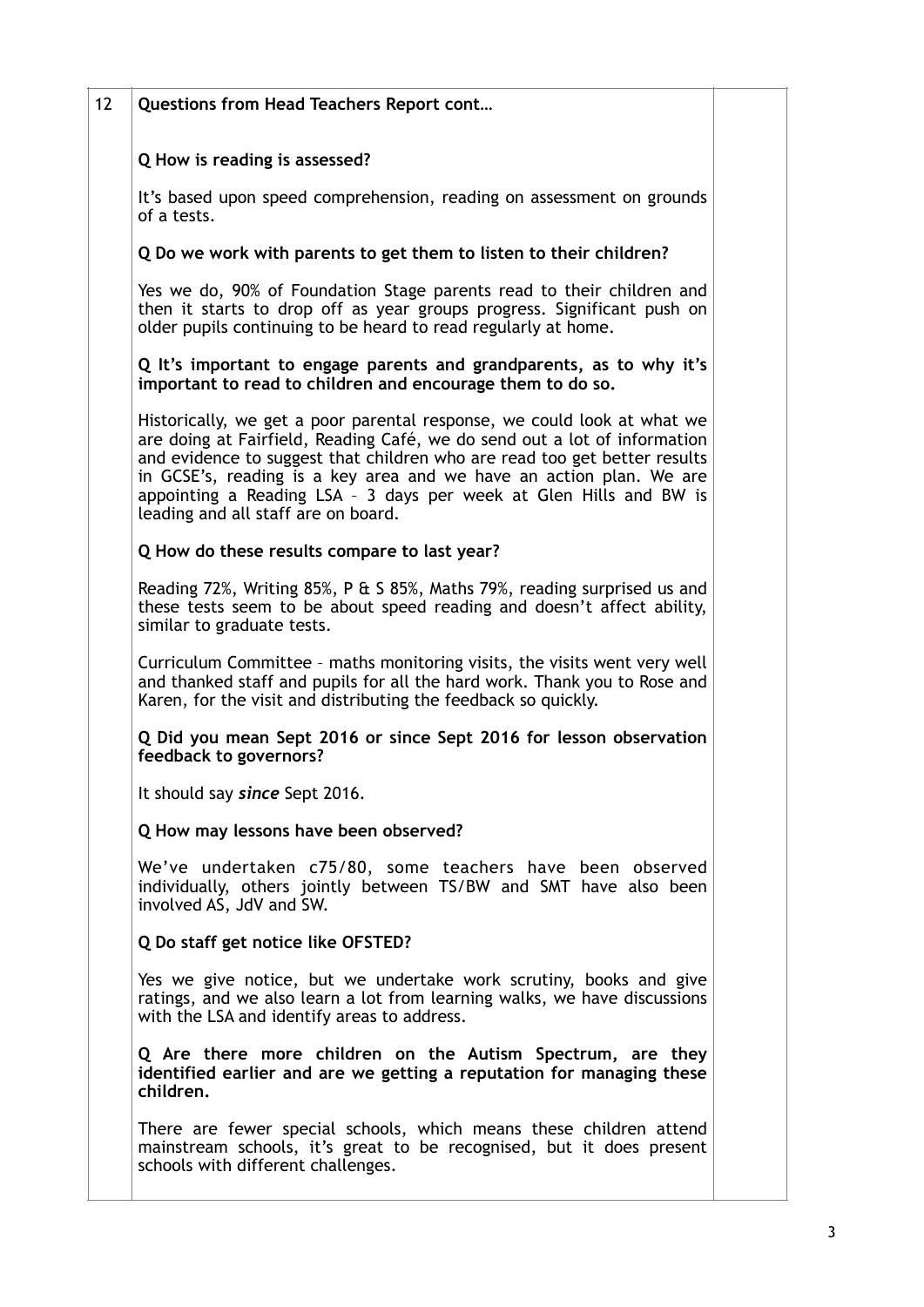| 12 | Questions from Head Teachers Report cont                                                                                                                                                                                                        |
|----|-------------------------------------------------------------------------------------------------------------------------------------------------------------------------------------------------------------------------------------------------|
|    | Q Do all these children have 1 to 1 support plans?                                                                                                                                                                                              |
|    | Yes they do, if they have a support plan, we receive funding, however the<br>1st £6000, the school has to pay for and costs £12k full time.                                                                                                     |
|    | Q Do receive matrix funding?                                                                                                                                                                                                                    |
|    | Yes we receive slightly less and some classroom assistants are appointed<br>on a one to one basis and the role can be unrewarding.                                                                                                              |
|    | Q Pay TS - what about Old Mill performance management?                                                                                                                                                                                          |
|    | TS role at Old Mill is an Advisory Head and not an Executive Head.                                                                                                                                                                              |
|    | Safeguarding point                                                                                                                                                                                                                              |
|    | Two members of staff were contacted by a young person at another<br>school (ex-pupil), the incidents were reported on the Serious Incident<br>Folder and TS contacted Sue Webb (Head) at SWHS regarding this matter.                            |
|    | Q Anymore about Prevent and Lockdown?                                                                                                                                                                                                           |
|    | We did an Invacuation, we advised the children a dog had got onto the<br>grounds, we weren't quite sure how it would go, but it went really well.                                                                                               |
|    | Q Is the fire bell used for invacuation, like a traditional bell?                                                                                                                                                                               |
|    | No, we used a megaphone, that didn't quite work well and we are<br>looking at options.                                                                                                                                                          |
|    | We have a child missing in education and we believe they are in a middle<br>eastern country and this has been reported to the LA.                                                                                                               |
|    | Q SEF Review, the colours in blue are difficult to read!                                                                                                                                                                                        |
|    | If you click onto the highlighted colours in blue, these link to a secure<br>area of our website, that OFSTED can access.                                                                                                                       |
|    | Q SEF progress - 10/15% not attended a playgroup, what difference<br>does this make?                                                                                                                                                            |
|    | It can make a very big difference, this year 13/14 out of 73 haven't<br>attended a playgroup and it is noticeable.                                                                                                                              |
|    | Q Is there a correlation for those that have attended a playgroup and<br>those that haven't?                                                                                                                                                    |
|    | Yes there is a correlation, although it can have a positive or negative<br>effect on speech and language and we have one to one support for those<br>children. In year 6 you can spot those children, who haven't attended<br>foundation stage. |
|    | Q Do we have quite a few who are below average/typical on entry?                                                                                                                                                                                |
|    | Yes, but they leave either above or well above average.                                                                                                                                                                                         |
|    |                                                                                                                                                                                                                                                 |